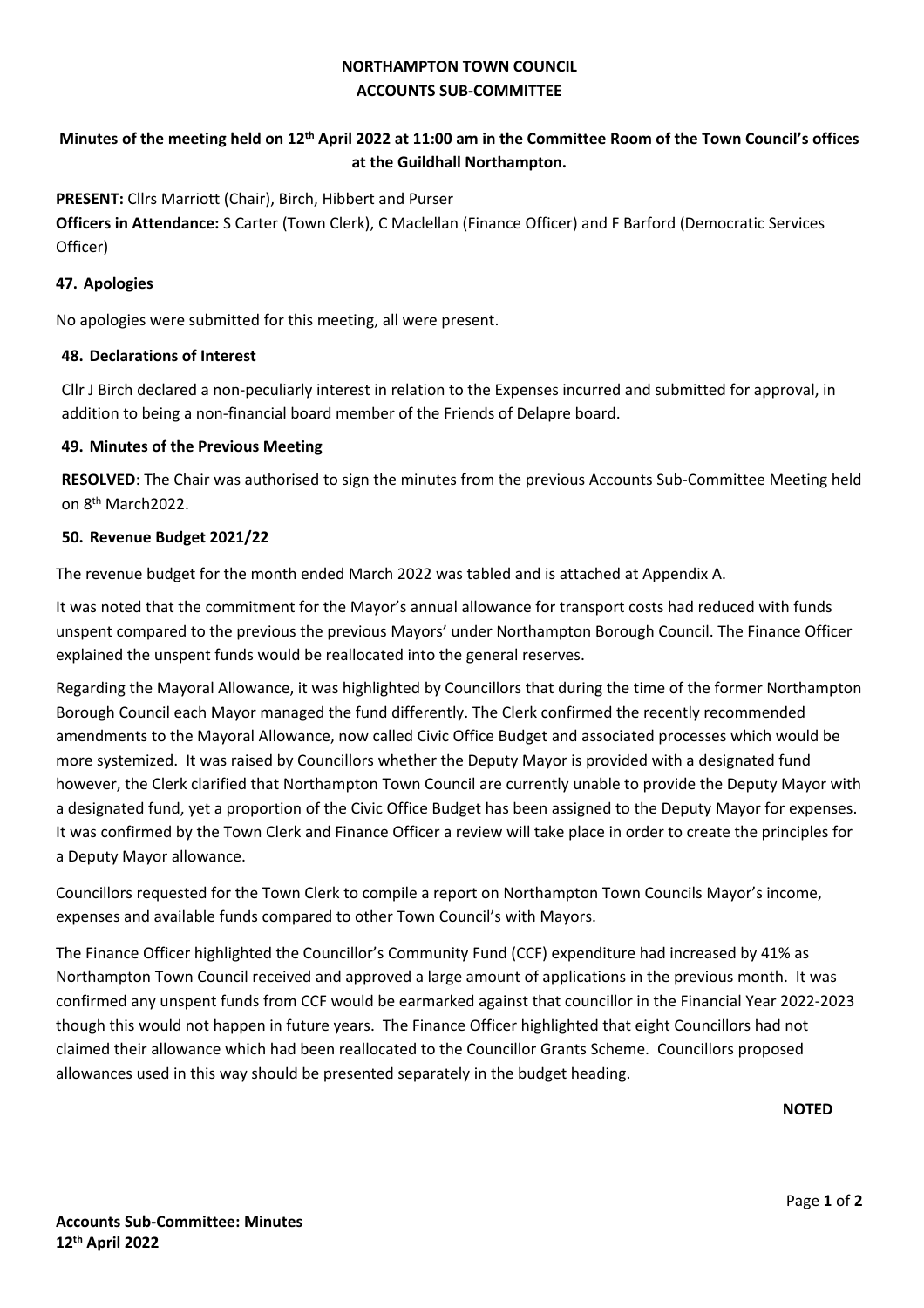#### **51. Payment of Accounts**

The Finance Officer explained payroll is prepared in advance to enable the Accounts Sub-Committee to authorize it however, they were required to re-submit the payroll due to a backdated 2.5% pay uplift for employed Officers, ultimately Northampton Town Council incurred a fee for the resubmission.

 The Finance Officer explained the Mayor was paid in advance of authorization for expenses, and any charitable funds from the Mayor's Gala do not include funds raised via the raffle. A concern was raised by Councillors how the Mayor has received cash donations for their Charity which they then deposited and issued to the Charity themselves. Councillors proposed and agreed a second bank account be created for charitable proceeds to ensure transparency and security, in which the funds will be paid to the Mayor's chosen charity at the end of their tenure. It was proposed by Councillors a process of checks and balances be created for charitable donations received via the Mayor as it is the only part to Northampton Town Council that holds cash, then this report can be presented to Councillors every 6 months.

Councillors asked whether Northampton Town Council received any discount on services procured from West Northamptonshire Council (WNC) however, the Town Clerk informed Northampton Town Council had submitted a formal request to WNC's facilities manager yet, no response has been received. The Finance Officer further explained they had discussed about discounted rates with WNCs and they were unable to apply it. It was posed by Councillors that WNC's Head of Liaison for Town and Parish Councils is consulted further on a discounted rate for services procured via WNC.

It was raised by the Finance Officer that the former Interim Town Clerks consultant services will no longer be procured or required, and the fund allocated for this will be reallocated to the professional services budget.

The Town Clerk highlighted that Northampton Town Council utilise a Solicitor who is a specialist in Town and Parish Councils to the extent he has written books on the matter.

Councillors asked whether any changes will be made to the Mayor's car service with an additional part time driver. The Town Clerk advised the driver is awaiting to hear in writing whether a potential candidate would be interested in a part time driver role that could include additional responsibilities such as administrative work.

Councillors agreed to pay a £125 fee for the posting the Democratic Services Officer vacancy for two weeks in a local recruitment paper.

**RESOLVED:** That the payments as attached at appendix B be authorised and paid.

### **52. Internal Controls**

The Finance Officer provided a verbal update regarding the recent internal controls check conducted by Cllr Holland-Delamere. The Finance Officer explained Cllr Holland-Delamere reviewed Northampton Town Council's procurement and grants process. It was judged through a demonstration of the process from inception to completion in which no recommendations were made. It was highlighted that awaiting the organisation to provide their bank details before issuing their approved grant delayed the process however, this has now been resolved with bank details now included on the application form.

#### **MEETING CONCLUDED AT 12:05PM**

Signed………………………………………. Chair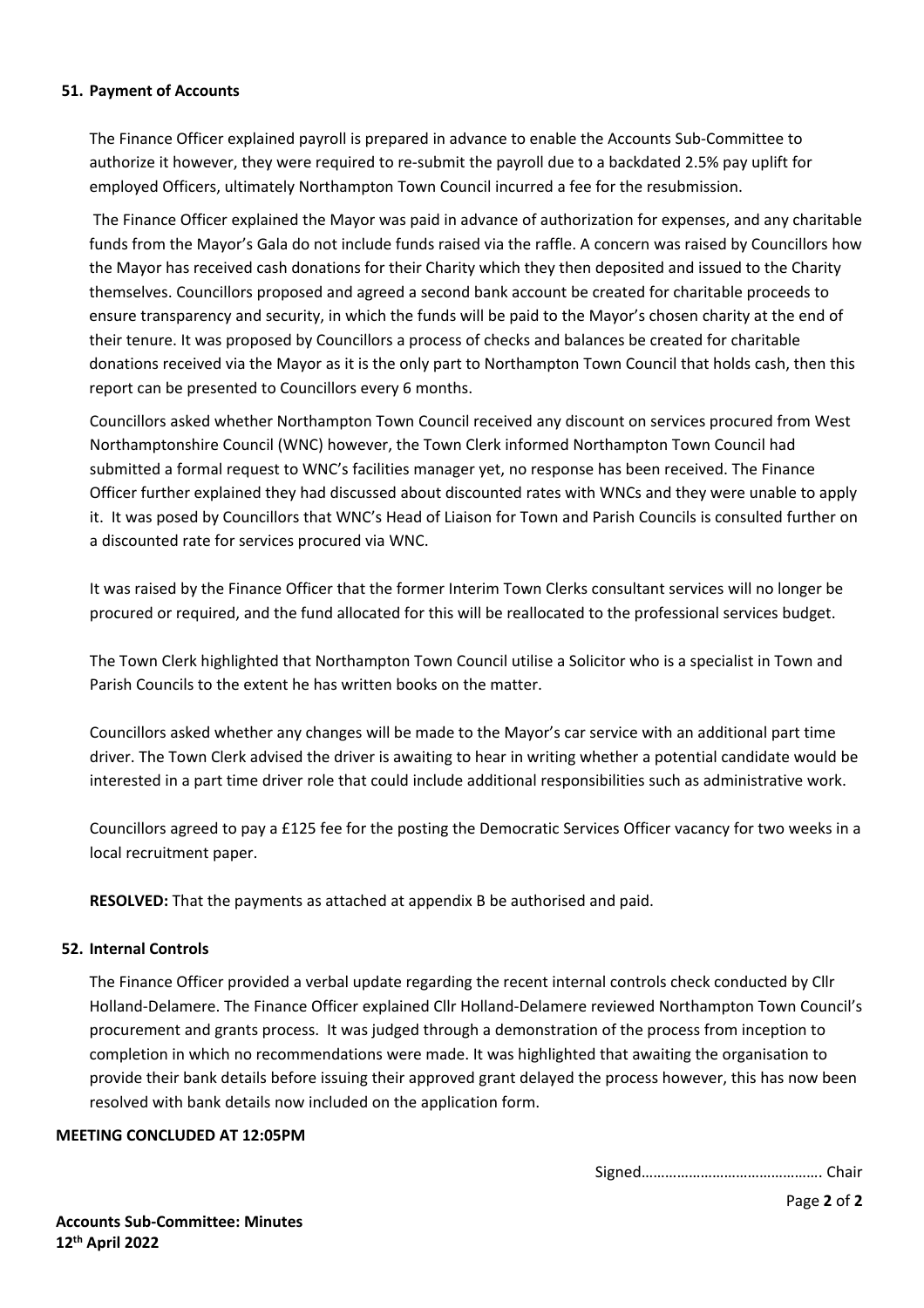### 22:56

# Northampton Town Council Annual Budget - By Committee (Actual YTD Month 12)

|      |                                       | 2020/2021      |          |                           |                 | 2021/2022   |              |           |                   |             | 2022/2023  |                    |
|------|---------------------------------------|----------------|----------|---------------------------|-----------------|-------------|--------------|-----------|-------------------|-------------|------------|--------------------|
|      |                                       | <b>Budget</b>  | Actual   | <b>Brought</b><br>Forward | Net<br>Virement | Agreed      | <b>EMR</b>   | Total     | <b>Actual YTD</b> | Agreed      | <b>EMR</b> | Carried<br>Forward |
|      | Policy and Finance                    |                |          |                           |                 |             |              |           |                   |             |            |                    |
| 101  | <b>Central Administration</b>         |                |          |                           |                 |             |              |           |                   |             |            |                    |
| 4000 | Salaries NI and Pension               | $\mathbf 0$    | 0        | 0                         | 0               | 316,000     | 0            | 316,000   | 232,412           | 376,000     | 0          | 0                  |
| 4001 | <b>Staffing Contingency</b>           | 0              | 0        | 0                         | 0               | 97,000      | 0            | 97,000    | 0                 | 15,500      | 0          | $\mathbf 0$        |
| 4005 | Covid Resp' & Set-up costs            | 0              | 0        | 0                         | 0               | 50,000      | 0            | 50,000    | 16,447            | $\mathbf 0$ | 0          | $\mathbf 0$        |
| 4006 | Recruitment                           | 0              | $\Omega$ | 0                         | 0               | 5,000       | 0            | 5,000     | 205               | 2,000       | 0          | $\mathbf 0$        |
| 4010 | <b>Payroll Costs</b>                  | 0              | 0        | $\Omega$                  | 0               | 1,500       | $\mathbf 0$  | 1,500     | 771               | 1,000       | 0          | $\Omega$           |
| 4015 | <b>Travel and Subsistance</b>         | 0              | 0        | 0                         | 0               | 2,000       | $\pmb{0}$    | 2,000     | 190               | 1,000       | 0          | $\overline{0}$     |
| 4020 | <b>Sundry Expenses</b>                | 0              | 0        | 0                         | 0               | $\mathbf 0$ | 0            | 0         | 30                | 0           | 0          | 0                  |
| 4027 | <b>Training and Staff Development</b> | 0              | 0        | 0                         | 0               | 10,000      | $\mathbf 0$  | 10,000    | 1,844             | 10,000      | 0          | 0                  |
| 4101 | Office Supplies & Photocopying        | 0              | O        | 0                         | 0               | 5,000       | 0            | 5,000     | 2,475             | 5,000       | 0          | $\mathbf 0$        |
| 4110 | Post                                  | 0.             | Ω        | 0                         | 0               | 2,000       | 0            | 2,000     | 1,146             | 2,000       | 0          | $\Omega$           |
| 4120 | Subscriptions                         | 0.             | O        | 0                         | 0               | 12,000      | $\circ$      | 12,000    | 7,315             | 9,000       | 0          | 0                  |
| 4125 | Telephone and Internet                | 0              | 0        | 0                         | 0               | 23,000      | $\pmb 0$     | 23,000    | 3,301             | 6,000       | 0          | 0                  |
| 4128 | Information Technology                | 0              | Ω        | 0                         | 0               | 10,000      | 0            | 10,000    | 6,702             | 10,000      | 0          | $\mathbf 0$        |
| 4130 | Insurance                             | 0              | 0        | 0                         | 0               | 10,000      | $\circ$      | 10,000    | 8,166             | 10,000      | 0          | 0                  |
| 4140 | Advertising and Marketing             | 0              | 0        | 0                         | 0               | 0           | 0            | 0         | 101               | 12,000      | 0          | 0                  |
| 4143 | Newsletter                            | 0              | Ω        | 0                         | 0               | 10,000      | 0            | 10,000    | 0                 | 0           | 0          | 0                  |
| 4159 | Legal & Professional Fees             | 0              | $\Omega$ | 0                         | 0               | $\mathbf 0$ | $\mathbf 0$  | $\Omega$  | 603               | 0           | 0          | 0                  |
| 4190 | Equipment                             | 0              | 0        | 0                         | 0               | 20,000      | $\pmb{0}$    | 20,000    | 2,711             | 10,000      | 0          | 0                  |
|      | Overhead Expenditure                  | 0              | $\Omega$ | 0                         | 0               | 573,500     | $\mathbf{0}$ | 573,500   | 284,419           | 469,500     | 0          | $\overline{0}$     |
|      | Movement to/(from) Gen Reserve        | $\overline{0}$ | ∩        |                           |                 | (573,500)   |              | (573,500) | (284, 419)        | (469, 500)  |            |                    |
| 105  | Corporate Management                  |                |          |                           |                 |             |              |           |                   |             |            |                    |

Continued on next page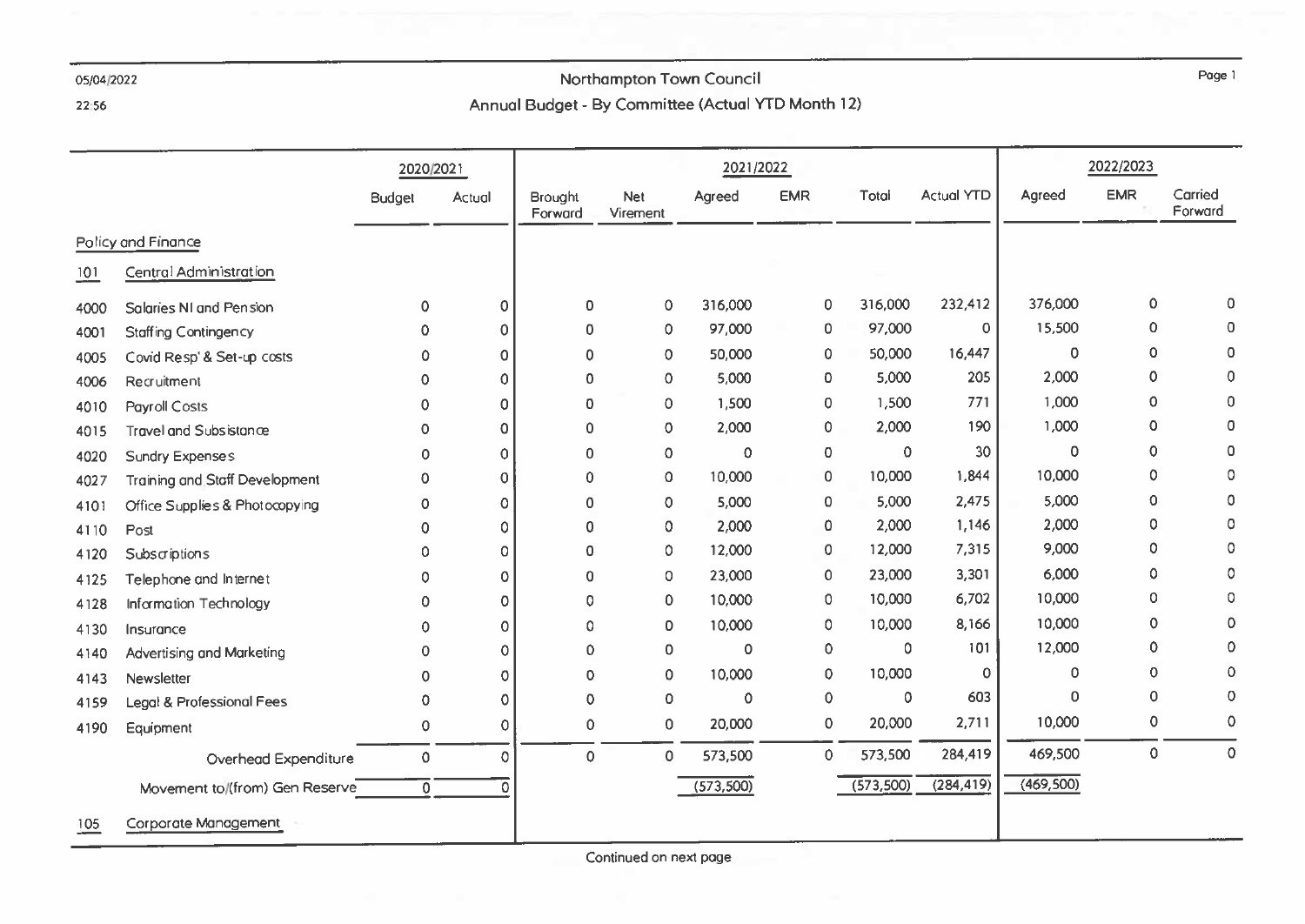# Northampton Town Council Annual Budget - By Committee (Actual YTD Month 12)

22:56

|      |                                       | 2020/2021           |          |                    |                        | 2021/2022   |                |             |                   |           | 2022/2023  |                    |
|------|---------------------------------------|---------------------|----------|--------------------|------------------------|-------------|----------------|-------------|-------------------|-----------|------------|--------------------|
|      |                                       | <b>Budget</b>       | Actual   | Brought<br>Forward | <b>Net</b><br>Virement | Agreed      | <b>EMR</b>     | Total       | <b>Actual YTD</b> | Agreed    | <b>EMR</b> | Carried<br>Forward |
| 4150 | <b>Bank Charges</b>                   | $\circ$             | $\circ$  | $\circ$            | $\circ$                | 1,000       | $\mathbf 0$    | 1,000       | 54                | 500       | 0          | 0                  |
| 4155 | <b>Accounting Support</b>             | 0                   | 0        | $\mathbf 0$        | $\mathbf 0$            | 4,000       | 0              | 4,000       | 3,599             | 4,000     | 0          | 0                  |
| 4156 | <b>Audit Fees</b>                     | $\Omega$            | 0        | $\mathbf 0$        | $\circ$                | 4,000       | 0              | 4,000       | 3,390             | 4,000     | 0          | 0                  |
| 4159 | Legal & Professional Fees             | $\Omega$            | 0        | $\mathbf 0$        | $\mathbf 0$            | 30,000      | 0              | 30,000      | 9,302             | 30,000    | 0          | 0                  |
| 4160 | <b>NCALC Addl Support</b>             | 0                   | Ω        | $\mathbf 0$        | $\mathbf 0$            | 12,000      | 0              | 12,000      | 9,653             | 0         | 0          | 0                  |
| 4162 | <b>Health and Safety</b>              | $\mathbf 0$         | 0        | 0                  | $\circ$                | 10,000      | $\circ$        | 10,000      | 32                | 8,000     | 0          | 0                  |
|      | Overhead Expenditure                  | $\circ$             | $\Omega$ | $\mathbf 0$        | $\mathbf 0$            | 61,000      | 0              | 61,000      | 26,030            | 46,500    | $\Omega$   | $\mathbf 0$        |
|      | Movement to/(from) Gen Reserve        | $\mathbf 0$         | O        |                    |                        | (61,000)    |                | (61,000)    | (26,030)          | (46,500)  |            |                    |
| 110  | Civic and Democratic                  |                     |          |                    |                        |             |                |             |                   |           |            |                    |
| 4015 | <b>Travel and Subsistance</b>         | $\mathbf 0$         | 0        | $\pmb 0$           | $\mathsf{O}\xspace$    | $\mathbf 0$ | 0              | $\pmb 0$    | 37                | 0         | 0          | 0                  |
| 4200 | <b>Elections</b>                      | 0                   | 0        | $\mathbf 0$        | $\mathbf 0$            | 70,000      | $\mathbf 0$    | 70,000      | 98,301            | 40,000    | 0          | 0                  |
| 4210 | Mayoral Allowance                     | 0                   | $\Omega$ | $\mathbf 0$        | $\mathbf 0$            | 28,000      | 0              | 28,000      | 21,145            | 28,000    | 0          | 0                  |
| 4211 | Mayor's Transport                     | o                   | $\Omega$ | $\Omega$           | $\mathbf 0$            | 27,000      | 0              | 27,000      | 15,271            | 27,000    | 0          | 0                  |
| 4212 | <b>Councillor Allowances</b>          | 0                   | 0        | 0                  | $\circ$                | 30,000      | 0              | 30,000      | 18,700            | 30,000    | 0          | 0                  |
| 4213 | <b>Councillor Training/Conference</b> | 0                   | 0        | $\mathbf 0$        | $\mathbf 0$            | 5,000       | 0              | 5,000       | 660               | 5,000     | 0          | 0                  |
| 4214 | <b>Civic Events</b>                   | $\Omega$            | 0        | $\mathbf 0$        | $\mathbf 0$            | 12,000      | 0              | 12,000      | 11,851            | 12,000    | 0          | 0                  |
| 4215 | Civic Regalia                         | 0                   | 0        | $\mathbf 0$        | $\mathbf 0$            | 1,000       | 0              | 1,000       | 674               | 2,000     | 0          | $\Omega$           |
| 4216 | Council Meetings & Room Hire          | 0                   | 0        | $\mathbf 0$        | $\mathbf 0$            | 5,000       | 0              | 5,000       | 1,535             | 5,000     | 0          | 0                  |
| 4540 | <b>Town Twinning</b>                  | $\circ$             | $\Omega$ | $\mathbf 0$        | $\circ$                | 0           | $\circ$        | $\mathbf 0$ | 700               | 0         | 0          | $\mathbf 0$        |
|      | Overhead Expenditure                  | $\mathsf{O}\xspace$ | $\Omega$ | $\Omega$           | $\mathbf{0}$           | 178,000     | $\overline{0}$ | 178,000     | 168,874           | 149,000   | $\Omega$   | $\Omega$           |
|      | Movement to/(from) Gen Reserve        | $\circ$             | $\Omega$ |                    |                        | (178,000)   |                | (178,000)   | (168, 874)        | (149,000) |            |                    |
| 115  | Other Cost and Income                 |                     |          |                    |                        |             |                |             |                   |           |            |                    |

Page 2

Continued on next page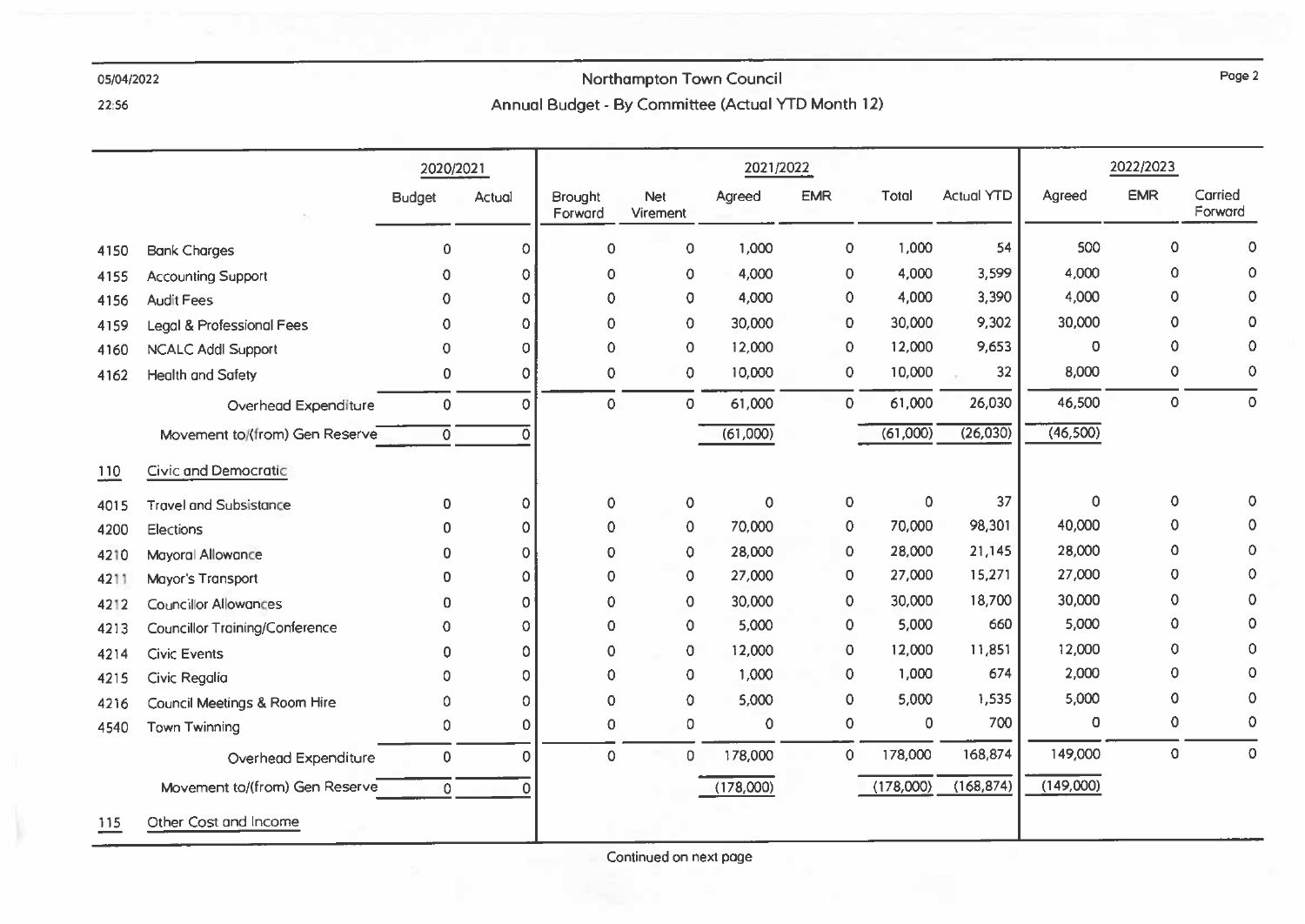# Northampton Town Council Annual Budget - By Committee (Actual YTD Month 12)

22:56

|      |                                | 2020/2021      |             |                           | 2021/2022              |              | 2022/2023   |           |                   |           |                     |                    |
|------|--------------------------------|----------------|-------------|---------------------------|------------------------|--------------|-------------|-----------|-------------------|-----------|---------------------|--------------------|
|      |                                | <b>Budget</b>  | Actual      | <b>Brought</b><br>Forward | <b>Net</b><br>Virement | Agreed       | <b>EMR</b>  | Total     | <b>Actual YTD</b> | Agreed    | <b>EMR</b>          | Carried<br>Forward |
| 1150 | <b>Grants Received</b>         | $\circ$        | $\Omega$    | $\mathbf 0$               | $\circ$                | 80,000       | $\mathbf 0$ | 80,000    | 6,000             | $\Omega$  | $\Omega$            | $\mathbf 0$        |
| 1176 | <b>Precept Received</b>        | $\circ$        | 0           | $\mathbf 0$               | 0                      | 1,775,500    | 0           | 1,775,500 | 1,775,500         | 1,793,300 | 0                   | $\mathbf 0$        |
|      | <b>Total Income</b>            | $\mathsf 0$    | $\Omega$    | $\circ$                   | 0                      | 1,855,500    | $\mathbf 0$ | 1,855,500 | 1,781,500         | 1,793,300 | 0                   | $\circ$            |
| 4998 | Service Reserve                | $\mathbf 0$    | $\mathbf 0$ | $\mathbf 0$               | $\mathbf 0$            | 214,500      | $\mathbf 0$ | 214,500   | $\circ$           | 214,500   | $\mathbf 0$         | 0                  |
| 4999 | Contingency                    | $\mathbf 0$    | $\Omega$    | $\mathbf 0$               | 0                      | 200,000      | $\mathbf 0$ | 200,000   | 0                 | 200,000   | 0                   | 0                  |
|      | Overhead Expenditure           | $\mathbf 0$    | $\circ$     | $\mathbf 0$               | 0                      | 414,500      | $\mathbf 0$ | 414,500   | $\mathbf 0$       | 414,500   | 0                   | $\mathbf 0$        |
|      | Movement to/(from) Gen Reserve | $\circ$        | O           |                           |                        | 1,441,000    |             | 1,441,000 | 1,781,500         | 1,378,800 |                     |                    |
| 201  | The Guildhall                  |                |             |                           |                        |              |             |           |                   |           |                     |                    |
| 4300 | Service Charge                 | $\Omega$       | $\Omega$    | $\mathbf 0$               | 0                      | 65,000       | $\mathbf 0$ | 65,000    | 64,638            | 70,000    | $\mathsf{O}\xspace$ | 0                  |
| 4390 | <b>Accommodation Reserve</b>   | 0              | $\mathbf 0$ | $\mathbf 0$               | 0                      | 115,000      | 0           | 115,000   | 1,572             | 115,000   | 0                   | 0                  |
| 4999 | Contingency                    | 0              | 0           | $\mathbf 0$               | 0                      | 9,000        | $\circ$     | 9,000     | 0                 | 9,000     | $\circ$             | 0                  |
|      | Overhead Expenditure           | $\mathbf 0$    | $\Omega$    | $\circ$                   | 0                      | 189,000      | $\circ$     | 189,000   | 66,210            | 194,000   | $\mathsf{O}\xspace$ | $\mathbf 0$        |
|      | Movement to/(from) Gen Reserve | $\mathbf 0$    | 0           |                           |                        | (189,000)    |             | (189,000) | (66, 210)         | (194,000) |                     |                    |
|      | Policy and Finance - Income    | $\circ$        | $\Omega$    | $\mathbf 0$               | 0                      | 1,855,500    | 0           | 1,855,500 | 1,781,500         | 1,793,300 | $\circ$             | $\mathbf 0$        |
|      | Expenditure                    | 0              | 0           | $\Omega$                  | 0                      | 1,416,000    | 0           | 1,416,000 | 545,533           | 1,273,500 | $\circ$             | $\mathbf 0$        |
|      | Movement to/(from) Gen Reserve | $\overline{0}$ | O           |                           |                        | 439,500      |             | 439,500   | 1,235,967         | 519,800   |                     |                    |
|      | <b>Environmental Services</b>  |                |             |                           |                        |              |             |           |                   |           |                     |                    |
| 210  | Open Spaces & Environment      |                |             |                           |                        |              |             |           |                   |           |                     |                    |
| 4536 | Northampton In Bloom           | 0              | $\Omega$    | $\mathbf{0}$              | 30,000                 | $\mathbf{O}$ | $\circ$     | 30,000    | 29,663            | 50,000    | $\mathsf{O}\xspace$ | 0                  |

Continued on next page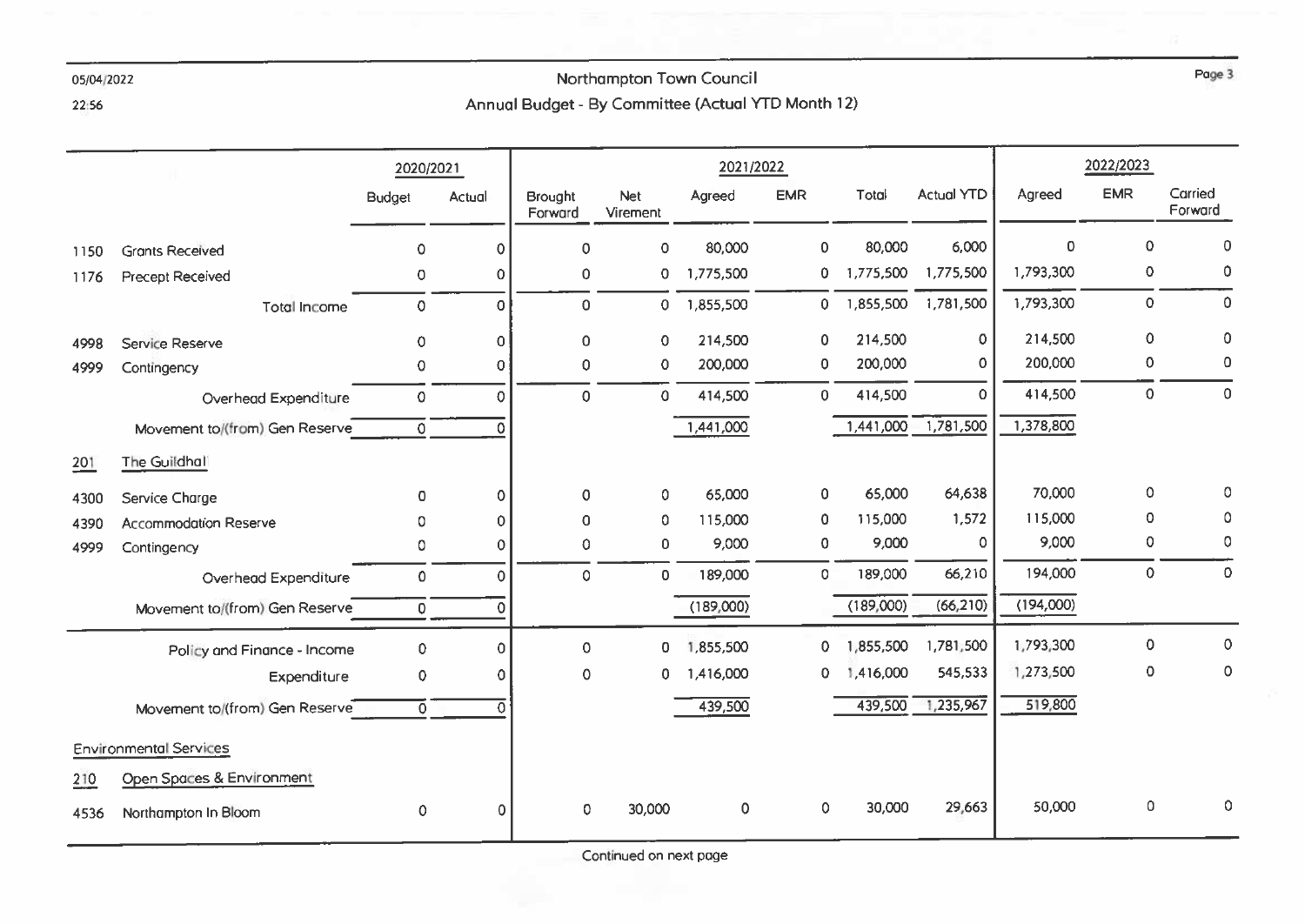22:56

## Northampton Town Council Annual Budget - By Committee (Actual YTD Month 12)

2022/2023 2021/2022 2020/2021 **EMR** Carried Agreed **EMR** Total **Actual YTD** Agreed **Budget** Actual Brought Net Forward Forward Virement 50,000 206 50,000  $\mathsf{O}$  $\mathbf{0}$  $\mathbf 0$ 50,000  $\mathbf 0$  $\Omega$  $\overline{0}$ Climate Emergency 4560 80,000 29,869 100,000  $\mathbf 0$ 30,000 50,000  $\Omega$  $\overline{0}$  $\Omega$ Overhead Expenditure  $\overline{0}$  $(100,000)$  $(50,000)$  $(80,000)$  $(29, 869)$ Movement to/(from) Gen Reserve  $\overline{0}$  $\overline{0}$ 230 Allotments  $\mathsf{o}$ 26,000 26,000  $\Omega$ 26,000 1,028  $\circ$  $\overline{0}$  $\circ$ Repairs and Maintenance  $\circ$ 4400 1,028 26,000  $\mathbf{0}$ 26,000  $\Omega$ 26,000  $\overline{0}$  $\overline{0}$  $\mathsf{O}\xspace$ Overhead Expenditure  $\Omega$  $(26,000)$  $(1,028)$  $(26,000)$  $(26,000)$ Movement to/(from) Gen Reserve ᅙ ಾ  $\mathbf{0}$  $\circ$  $\circ$  $\Omega$  $\Omega$  $\mathbf 0$  $\overline{0}$  $\overline{0}$  $\circ$  $\overline{0}$ **Environmental Services - Income** 126,000 106,000 30,897  $\mathbf 0$  $\overline{0}$ 30,000 76,000  $\Omega$  $\circ$  $\Omega$ Expenditure  $(126,000)$  $(76,000)$  $(106,000)$  $(30.897)$ 70. 70 Movement to/(from) Gen Reserve

Continued on next page

Page 4

 $\mathbf 0$ 

 $\mathbf{O}$ 

 $\circ$ 

 $\overline{0}$ 

 $\overline{0}$ 

 $\overline{0}$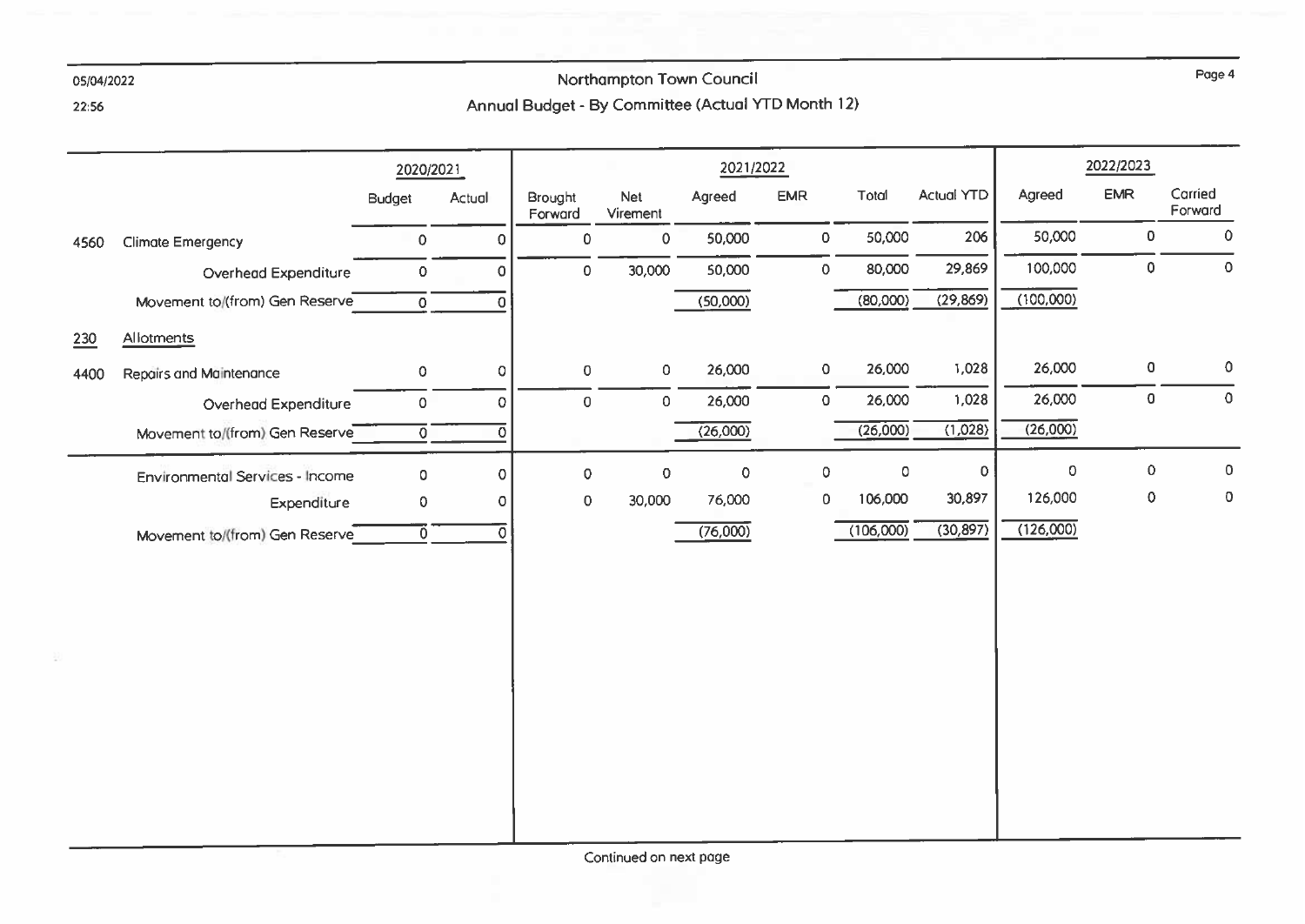## Northampton Town Council Annual Budget - By Committee (Actual YTD Month 12)

22:56

|      |                                     |                | 2020/2021      |                    |                        | 2021/2022           |             |           |                   | 2022/2023 |                     |                    |
|------|-------------------------------------|----------------|----------------|--------------------|------------------------|---------------------|-------------|-----------|-------------------|-----------|---------------------|--------------------|
|      |                                     | <b>Budget</b>  | Actual         | Brought<br>Forward | <b>Net</b><br>Virement | Agreed              | <b>EMR</b>  | Total     | <b>Actual YTD</b> | Agreed    | <b>EMR</b>          | Carried<br>Forward |
|      | <b>Community Services</b>           |                |                |                    |                        |                     |             |           |                   |           |                     |                    |
| 301  | Community Grants                    |                |                |                    |                        |                     |             |           |                   |           |                     |                    |
| 4170 | <b>Community Grant Scheme</b>       | 0              | $\Omega$       | $\circ$            | $\circ$                | 50,000              | $\circ$     | 50,000    | 52,517            | 100,000   | $\pmb{0}$           | 0                  |
|      | Overhead Expenditure                | $\mathbf 0$    | 0              | $\circ$            | $\mathbf 0$            | 50,000              | $\circ$     | 50,000    | 52,517            | 100,000   | 0                   | $\circ$            |
|      | Movement to/(from) Gen Reserve      | $\overline{0}$ | $\Omega$       |                    |                        | (50,000)            |             | (50,000)  | (52, 517)         | (100,000) |                     |                    |
| 310  | <b>Community Services</b>           |                |                |                    |                        |                     |             |           |                   |           |                     |                    |
| 4171 | <b>Councillor Community Funding</b> | $\mathbf 0$    | 0              | $\circ$            | 0                      | 75,000              | $\mathbf 0$ | 75,000    | 47,339            | 75,000    | $\mathsf{O}\xspace$ | Ω                  |
| 4221 | <b>Community Needs Analysis</b>     | 0              | $\mathbf 0$    | 0                  | $\mathbf 0$            | 150,000             | 0           | 150,000   | 99                | 50,000    | 0                   |                    |
| 4225 | <b>Covid Community Projects</b>     | 0              | $\Omega$       | $\Omega$           | $\mathbf 0$            | $\circ$             | $\circ$     | 0         | 0                 | 50,000    | $\mathbf 0$         | $\mathbf 0$        |
| 4536 | Northampton In Bloom                | 0              | 0              | $\circ$            | $-30,000$              | 30,000              | 0           | 0         | 0                 | 0         | 0                   | 0                  |
|      | Overhead Expenditure                | $\Omega$       | $\Omega$       | $\mathbf 0$        | $-30,000$              | 255,000             | $\circ$     | 225,000   | 47,438            | 175,000   | $\circ$             | $\mathbf 0$        |
|      | Movement to/(from) Gen Reserve      | 0              | $\Omega$       |                    |                        | (255,000)           |             | (225,000) | (47, 438)         | (175,000) |                     |                    |
| 315  | <b>Public Events</b>                |                |                |                    |                        |                     |             |           |                   |           |                     |                    |
| 1155 | <b>WNC Transfer</b>                 | $\mathbf 0$    | 0              | $\mathbf 0$        | $\mathbf 0$            | $\overline{O}$      | $\circ$     | 0         | $\circ$           | 215,000   | 0                   | 0                  |
|      | <b>Total Income</b>                 | 0              | 0              | $\overline{0}$     | 0                      | $\mathsf{O}\xspace$ | $\mathsf O$ | $\pmb{0}$ | $\mathbf 0$       | 215,000   | $\mathsf 0$         | $\mathbf 0$        |
| 4140 | Advertising and Marketing           | $\mathbf 0$    | $\mathbf{0}$   | $\circ$            | $\mathsf{O}\xspace$    | $\circ$             | 0           | 0         | 78                | $\circ$   | $\Omega$            | $\mathbf 0$        |
| 4501 | <b>Christmas Event</b>              | 0              | $\mathbf{O}$   | 0                  | 0                      | 41,000              | 0           | 41,000    | 14,160            | 41,000    | $\circ$             | 0                  |
| 4502 | <b>Fireworks</b>                    | 0              | 0              | $\mathbf 0$        | 0                      | 7,500               | 0           | 7,500     | 7,440             | 10,000    | $\mathbf{0}$        | 0                  |
| 4510 | <b>General Events</b>               | $\mathbf 0$    | $\overline{0}$ | $\mathbf 0$        | $\pmb{0}$              | $\mathbf 0$         | $\mathbf 0$ | 0         | 0                 | 369,800   | 0                   | 0                  |
|      | Overhead Expenditure                | 0              | 0              | $\mathbf 0$        | $\circ$                | 48,500              | 0           | 48,500    | 21,678            | 420,800   | $\mathbf 0$         | $\circ$            |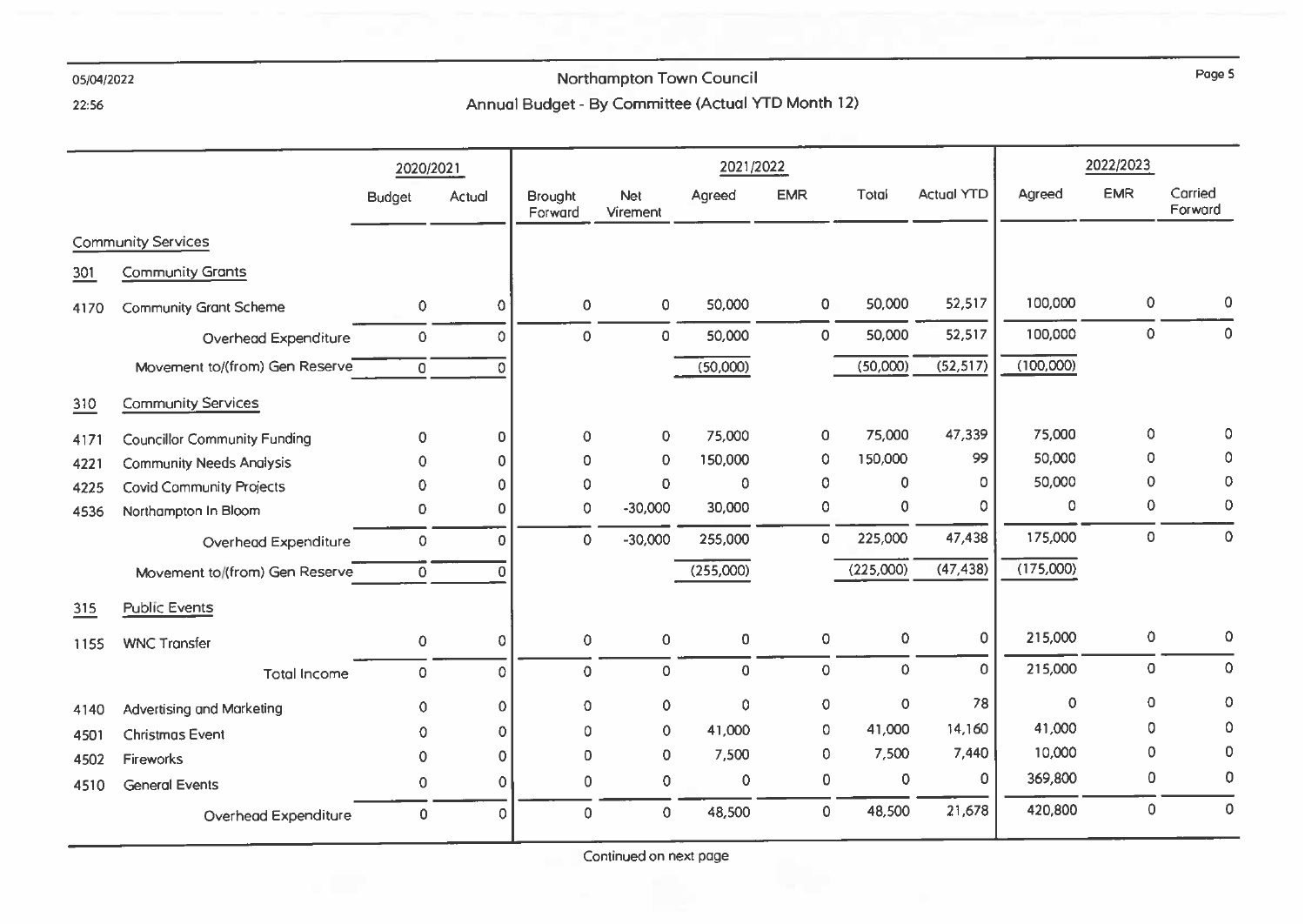

# Northampton Town Council Annual Budget - By Committee (Actual YTD Month 12)

22:56

|                                | 2020/2021      |             |                    |                 | 2021/2022 |                     |            |                   |            | 2022/2023  |                    |
|--------------------------------|----------------|-------------|--------------------|-----------------|-----------|---------------------|------------|-------------------|------------|------------|--------------------|
|                                | <b>Budget</b>  | Actual      | Brought<br>Forward | Net<br>Virement | Agreed    | <b>EMR</b>          | Total      | <b>Actual YTD</b> | Agreed     | <b>EMR</b> | Carried<br>Forward |
| Movement to/(from) Gen Reserve | $\mathbf 0$    | $\mathbf 0$ |                    |                 | (48,500)  |                     | (48,500)   | (21,678)          | (205, 800) |            |                    |
| Community Services - Income    | $\mathbf 0$    | $\circ$     | $\bullet$          | $\pmb{0}$       | $\pmb{0}$ | $\mathsf{O}\xspace$ | $\pmb{0}$  | $\overline{O}$    | 215,000    | $\pmb 0$   | $\mathsf{O}$       |
| Expenditure                    | $\mathbf 0$    | $\circ$     | $\pmb{0}$          | $-30,000$       | 353,500   | $\mathbf 0$         | 323,500    | 121,633           | 695,800    | $\pmb{0}$  | $\pmb{0}$          |
| Movement to/(from) Gen Reserve | $\overline{0}$ | $\circ$     |                    |                 | (353,500) |                     | (323, 500) | (121, 633)        | (480, 800) |            |                    |
|                                |                |             |                    |                 |           |                     |            |                   |            |            |                    |
|                                |                |             |                    |                 |           |                     |            |                   |            |            |                    |
|                                |                |             |                    |                 |           |                     |            |                   |            |            |                    |
|                                |                |             |                    |                 |           |                     |            |                   |            |            |                    |
|                                |                |             |                    |                 |           |                     |            |                   |            |            |                    |
|                                |                |             |                    |                 |           |                     |            |                   |            |            |                    |
|                                |                |             |                    |                 |           |                     |            |                   |            |            |                    |
|                                |                |             |                    |                 |           |                     |            |                   |            |            |                    |
|                                |                |             |                    |                 |           |                     |            |                   |            |            |                    |
|                                |                |             |                    |                 |           |                     |            |                   |            |            |                    |
|                                |                |             |                    |                 |           |                     |            |                   |            |            |                    |
|                                |                |             |                    |                 |           |                     |            |                   |            |            |                    |
|                                |                |             |                    |                 |           |                     |            |                   |            |            |                    |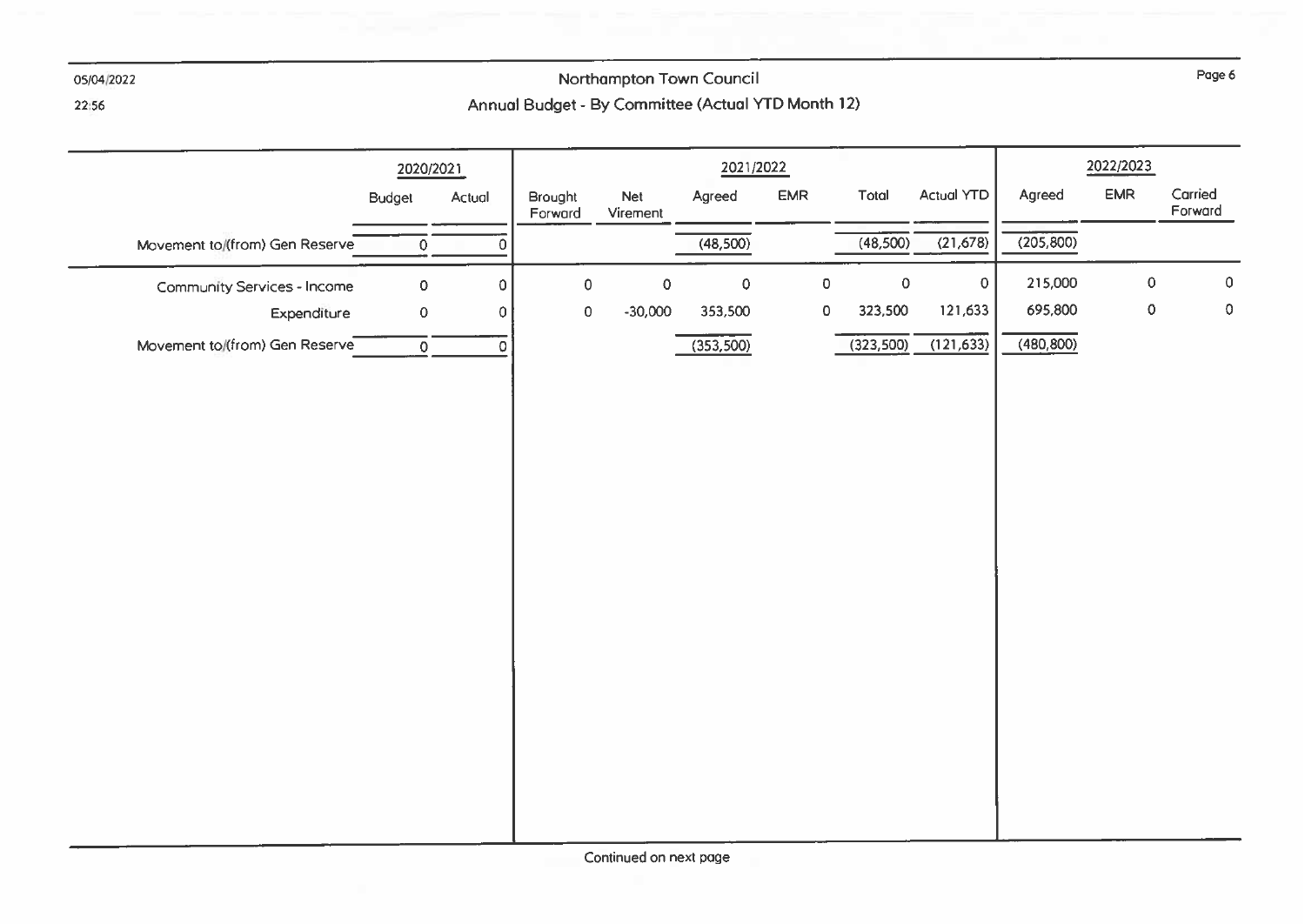## Northampton Town Council Annual Budget - By Committee (Actual YTD Month 12)

22:56

|          |                                |                  | 2020/2021           |                    |                 |                     | 2021/2022           |                    |                     |                     |             | 2022/2023    |                    |
|----------|--------------------------------|------------------|---------------------|--------------------|-----------------|---------------------|---------------------|--------------------|---------------------|---------------------|-------------|--------------|--------------------|
|          |                                | <b>Budget</b>    | Actual              | Brought<br>Forward | Net<br>Virement |                     | Agreed              | <b>EMR</b>         | Total               | Actual YTD          | Agreed      | <b>EMR</b>   | Carried<br>Forward |
| Planning |                                |                  |                     |                    |                 |                     |                     |                    |                     |                     |             |              |                    |
| 400      | Planning                       |                  |                     |                    |                 |                     |                     |                    |                     |                     |             |              |                    |
| 4600     | <b>Local Campaigns</b>         | $\mathsf D$      | $\mathbf 0$         | $\circ$            |                 | $\mathsf{O}\xspace$ | 10,000              | $\mathsf{O}$       | 10,000              | $\mathsf{O}\xspace$ | 20,000      | $\mathsf{O}$ | 0                  |
|          | Overhead Expenditure           | $\mathsf O$      | $\mathbf 0$         | $\circ$            |                 | $\mathsf{O}\xspace$ | 10,000              | $\circ$            | 10,000              | $\circ$             | 20,000      | $\mathsf{O}$ | $\mathbf 0$        |
|          | Movement to/(from) Gen Reserve | $\overline{0}$   | $\overline{0}$      |                    |                 |                     | (10,000)            |                    | (10,000)            | $\mathbf{0}$        | (20,000)    |              |                    |
|          | Planning - Income              | $\circ$          | $\mathsf{O}\xspace$ | $\mathbf 0$        |                 | $\mathsf{O}\xspace$ | $\mathsf{O}\xspace$ | $\pmb{\mathsf{O}}$ | $\mathsf{O}\xspace$ | $\circ$             | $\mathbf 0$ | 0            | $\pmb{0}$          |
|          | Expenditure                    | 0                | $\pmb{0}$           | $\pmb{0}$          |                 | $\mathsf{O}\xspace$ | 10,000              | $\pmb{0}$          | 10,000              | $\mathsf{O}\xspace$ | 20,000      | 0            | $\mathbf 0$        |
|          | Movement to/(from) Gen Reserve | $\overline{0}$ . | $\Omega$            |                    |                 |                     | (10,000)            |                    | (10,000)            | $\mathsf{O}$        | (20,000)    |              |                    |
|          |                                |                  |                     |                    |                 |                     |                     |                    |                     |                     |             |              |                    |
|          |                                |                  |                     |                    |                 |                     |                     |                    |                     |                     |             |              |                    |
|          |                                |                  |                     |                    |                 |                     |                     |                    |                     |                     |             |              |                    |
|          |                                |                  |                     |                    |                 |                     |                     |                    |                     |                     |             |              |                    |
|          |                                |                  |                     |                    |                 |                     |                     |                    |                     |                     |             |              |                    |
|          |                                |                  |                     |                    |                 |                     |                     |                    |                     |                     |             |              |                    |
|          |                                |                  |                     |                    |                 |                     |                     |                    |                     |                     |             |              |                    |
|          |                                |                  |                     |                    |                 |                     |                     |                    |                     |                     |             |              |                    |
|          |                                |                  |                     |                    |                 |                     |                     |                    |                     |                     |             |              |                    |
|          |                                |                  |                     |                    |                 |                     |                     |                    |                     |                     |             |              |                    |
|          |                                |                  |                     |                    |                 |                     |                     |                    |                     |                     |             |              |                    |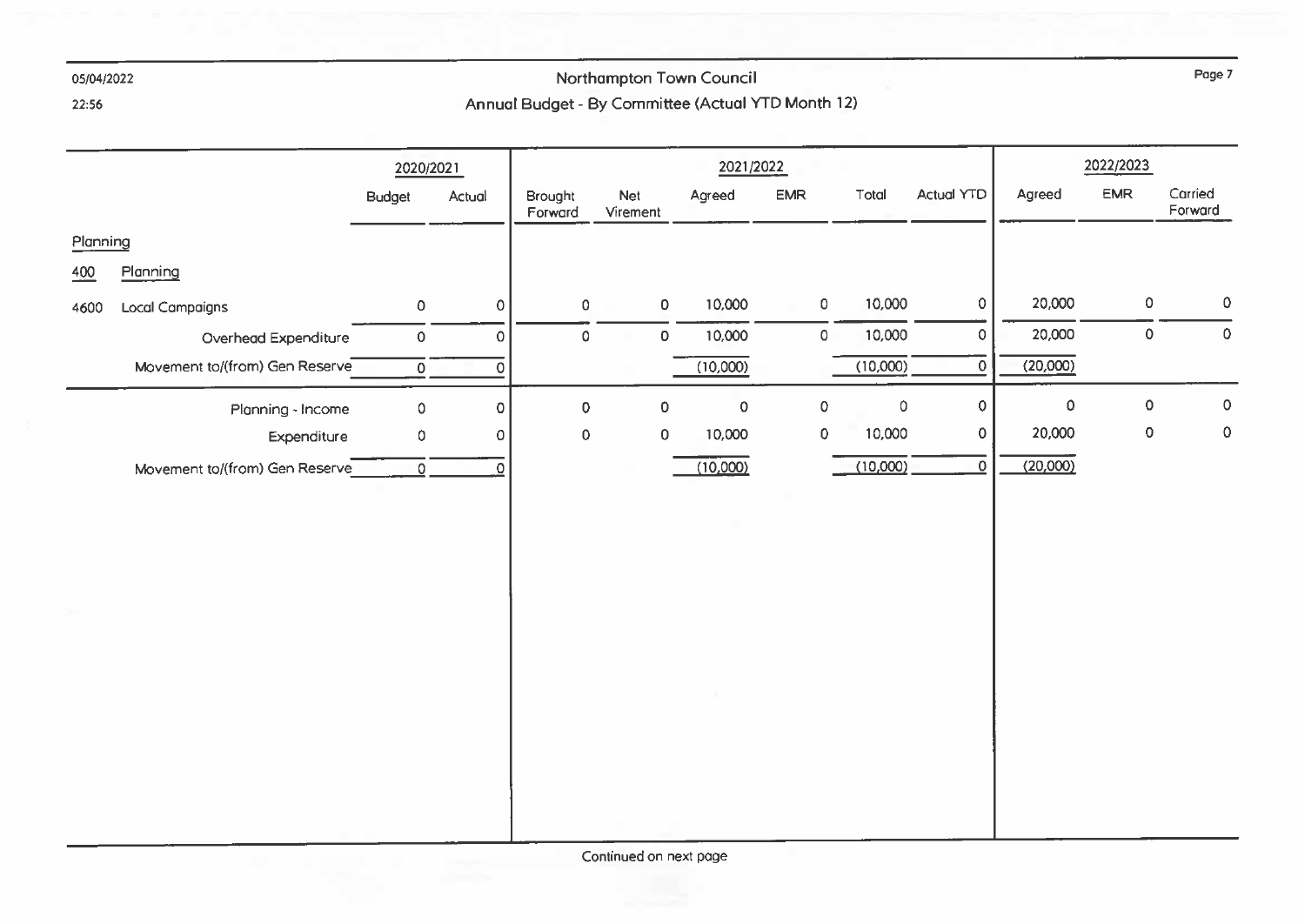$\sigma$ 

# Northampton Town Council Annual Budget - By Committee (Actual YTD Month 12)

22:56

|          |                                  | 2020/2021     |          |                           |                        | 2021/2022  |                     |            |                   | 2022/2023 |            |                    |
|----------|----------------------------------|---------------|----------|---------------------------|------------------------|------------|---------------------|------------|-------------------|-----------|------------|--------------------|
|          |                                  | <b>Budget</b> | Actual   | <b>Brought</b><br>Forward | <b>Net</b><br>Virement | Agreed     | <b>EMR</b>          | Total      | <b>Actual YTD</b> | Agreed    | <b>EMR</b> | Carried<br>Forward |
| Reserves |                                  |               |          |                           |                        |            |                     |            |                   |           |            |                    |
| 900      | <b>Earmarked Reserves</b>        |               |          |                           |                        |            |                     |            |                   |           |            |                    |
| 9001     | Covid Response                   | $\mathbf{0}$  | $\Omega$ | $\mathbf 0$               | $\mathbf 0$            | 33,500     | $\mathbf 0$         | 33,500     | 0                 | 0         | 0          | 0                  |
| 9002     | <b>Health and Safety</b>         | 0             | $\circ$  | $\mathbf 0$               | $\circ$                | 9,900      | $\mathbf 0$         | 9,900      | $\circ$           | 0         | 0          | $\mathbf 0$        |
| 9003     | <b>Events Reserve</b>            | 0             | 0        | 0                         | 0                      | 214,500    | 0                   | 214,500    | $\pmb{0}$         | 0         | 0          | $\circ$            |
| 9004     | Accomodation                     | 0             | 0        | $\Omega$                  | 0                      | 113,000    | $\mathbf 0$         | 113,000    | $\circ$           | 0         | 0          | 0                  |
| 9005     | Climate Emergency                | 0             | 0        | $\Omega$                  | 0                      | 49,500     | $\mathbf{0}$        | 49,500     | $\mathbf 0$       | 0         | 0          | 0                  |
| 9006     | <b>Council Community Funding</b> | 0             | 0        | $\Omega$                  | 0                      | 27,661     | $\circ$             | 27,661     | 0                 | 0         | 0          | 0                  |
| 9007     | <b>Community Needs</b>           | 0             | 0        | 0                         | 0                      | 149,900    | 0                   | 149,900    | $\circ$           | 0         | 0          | 0                  |
|          | Overhead Expenditure             | 0             | 0        | $\circ$                   | 0                      | 597,961    | 0                   | 597,961    | 0                 | 0         | 0          | $\mathbf 0$        |
|          | Movement to/(from) Gen Reserve   | 0             | 0        |                           |                        | (597,961)  |                     | (597, 961) | 0                 | ٥         |            |                    |
|          | Reserves - Income                | 0             | $\Omega$ | $\mathbf 0$               | 0                      | 0          | $\mathsf{O}\xspace$ | 0          | $\mathbf 0$       | 0         | 0          | 0                  |
|          | Expenditure                      | 0             | 0        | $\circ$                   | 0                      | 597,961    | 0                   | 597,961    | 0                 | 0         | 0          | 0                  |
|          | Movement to/(from) Gen Reserve   | $\Omega$      |          |                           |                        | (597, 961) |                     | (597,961)  | $\Omega$          | 0         |            |                    |
|          | <b>Total Budget Income</b>       | 0             | 0        | $\circ$                   | $\circ$                | 1,855,500  | $\mathbf 0$         | 1,855,500  | 1,781,500         | 2,008,300 | 0          | $\mathbf 0$        |
|          | Expenditure                      | 0             | 0        | $\pmb{0}$                 | 0                      | 2,453,461  | 0                   | 2,453,461  | 698,063           | 2,115,300 | 0          | 0                  |
|          | Movement to (from) Gen Reserve   | 0             |          |                           |                        | (597,961)  |                     | (597,961)  | 1,083,437         | (107,000) |            |                    |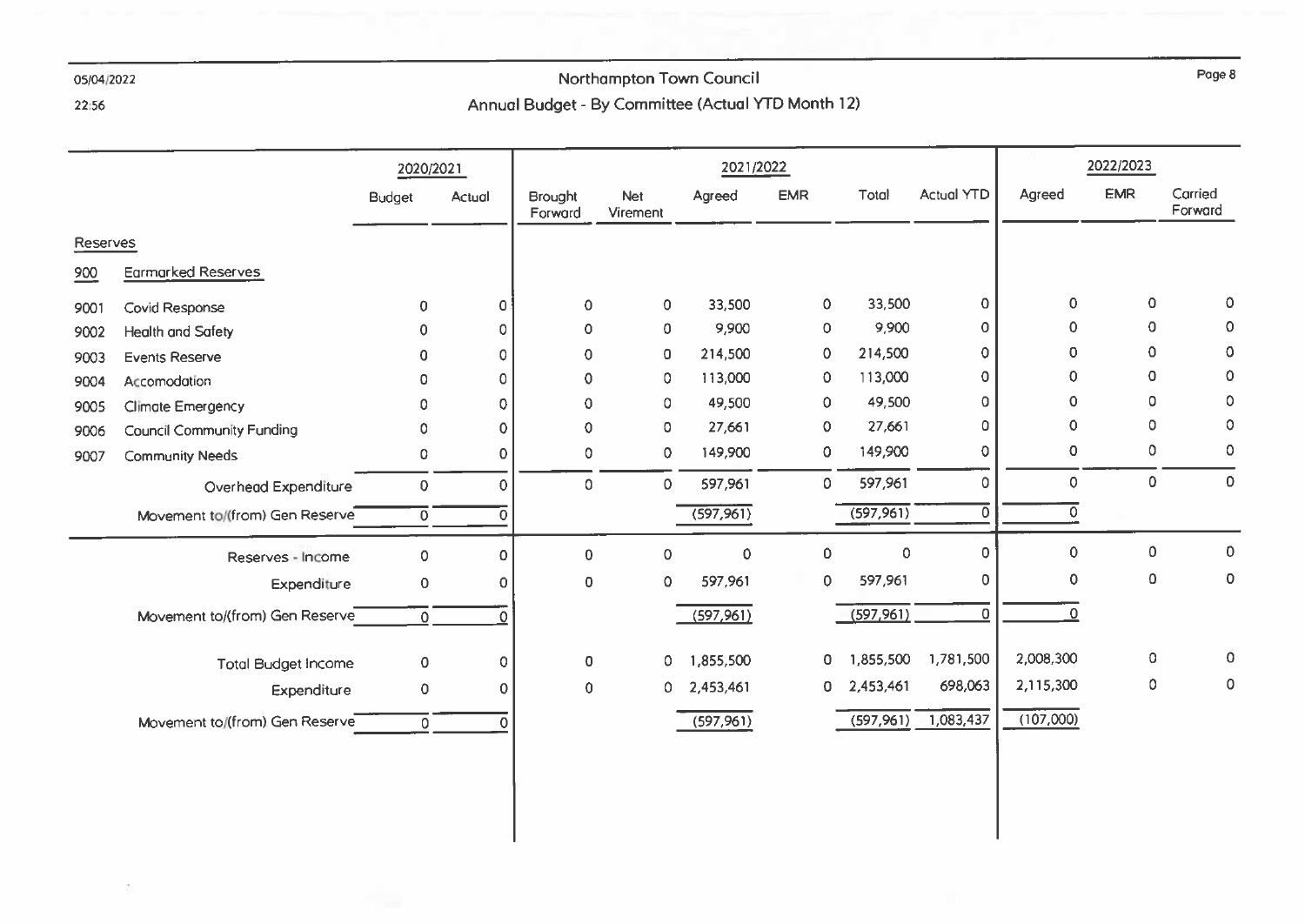| <b>Invoice Date</b>   | <b>Invoice No</b>        | A/c Name                                | <b>Net Value</b> | <b>VAT</b> | <b>Invoice Total</b> | <b>Total Supplier</b><br><b>Balance to pay</b> | Description                  | <b>Account Code</b> | Cost<br>Centre | <b>Account Code</b><br>Description | <b>Cost centre</b><br>Description | Committee           | <b>Due Date</b> | <b>Comments</b> |
|-----------------------|--------------------------|-----------------------------------------|------------------|------------|----------------------|------------------------------------------------|------------------------------|---------------------|----------------|------------------------------------|-----------------------------------|---------------------|-----------------|-----------------|
|                       |                          |                                         |                  |            |                      |                                                | <b>Heart of Community</b>    |                     |                |                                    | Civic and                         | Policy &            |                 |                 |
| 05/03/2022   WNC-0234 |                          | Aflora And Luxe Gifts                   | £75.00           | £0.00      | £75.00               | £.<br>75.00                                    | Flowers                      | 4214                |                | 110 Civic Events                   | Democratic                        | Finance             | 04/04/2022      |                 |
|                       |                          |                                         |                  |            |                      |                                                | Various Xmas / Spring        |                     |                |                                    |                                   |                     |                 |                 |
|                       |                          |                                         |                  |            |                      |                                                | Crafts / Mayors              |                     |                | Mayoral                            | Civic and                         | Policy &            |                 | Retrospective   |
| 01/03/2022            | 01/03/22                 | Mayor Rufia Ashraf (Expenses)           | £1,345.56        | £0.00      | £1,345.56 £          |                                                | 1,345.56 Expenses            | 4210                |                | 110 Allowance                      | Democratic                        | Finance             | PAID            | approval        |
|                       | <b>EXPENSE CLAIM J</b>   |                                         |                  |            |                      |                                                |                              |                     |                | <b>Fravel and</b>                  | Civic and                         | Policy &            |                 |                 |
| 24/03/2022            | BIRC                     | Cilr Jane Birch                         | £9.23            | £0.00      | £9.23                | £                                              | 9.23 Lunch-Interview panel   | 4015                |                | 110 Subsistance                    | Democratic                        | Finance             | 24/03/2022      |                 |
|                       |                          |                                         |                  |            |                      |                                                |                              |                     |                | Mayor's                            | Civic and                         | Policy &            |                 |                 |
| 26/02/2022            | <b>INV-0044</b>          | <b>Classic Carriages of Northampton</b> | £1,075.00        | £0.00      | £1,075.00            |                                                | Mayors TP 01-28/02           | 4211                |                | 110 Transport                      | Democratic                        | Finance             | 28/03/2022      |                 |
|                       |                          |                                         |                  |            |                      |                                                |                              |                     |                | Mayor's                            | Civic and                         | Policy &            |                 |                 |
| 28/03/2022            | <b>INV-0050</b>          | Classic Carriages of Northampton        | £1,345.00        | E0.00      | £1,345.00 £          |                                                | 2,420.00 Mayors TP 0103-2703 | 4211                |                | 110 Transport                      | Democratic                        | Finance             | 27/04/2022      |                 |
|                       |                          |                                         |                  |            |                      |                                                |                              |                     |                |                                    | Central                           | Policy &            |                 |                 |
| 343/2022 343          |                          | Council for Voluntary Service Northan   | £125.00          | £25.00     | £150.00              | £                                              | 150.00 March Payroll Rerun   | 4010                |                | 101 Payroll Costs                  | Administration                    | Finance             | 29/03/2022      |                 |
|                       |                          |                                         |                  |            |                      |                                                | Parking & Frames             |                     |                | Mayoral                            | Civic and                         | Policy &            |                 |                 |
| 22/03/2022            | <b>MARCH 2022</b>        | Elisabeth Hawkins (Expense Claims)      | £28.79           | £0.00      | £28.79 $\epsilon$    |                                                | 28.79 Certificate            | 4210                |                | 110 Allowance                      | Democratic                        | Finance             | 22/03/2022      |                 |
|                       |                          |                                         |                  |            |                      |                                                |                              |                     |                |                                    | Civic and                         | Policy &            |                 |                 |
| 24/03/2022 2220466    |                          | <b>Falon Nameplates Ltd</b>             | £536.74          | £107.35    | £644.09              |                                                | 644.09 Cllr Name plates      | 4214                |                | 110 Civic Events                   | Democratic                        | Finance             |                 |                 |
|                       |                          |                                         |                  |            |                      |                                                |                              |                     |                | Equipment                          |                                   |                     |                 |                 |
|                       |                          |                                         |                  |            |                      |                                                |                              | 4190                | 101            | Telephone and                      |                                   |                     |                 |                 |
|                       |                          |                                         |                  |            |                      |                                                | Mobile / Landline / GH       | 4125                |                | <b>nternet</b>                     | Central                           | Policy &            |                 |                 |
| 16/03/2022 357398     |                          | Horizon Telecom Ltd                     | £502.00          | £100.40    | £602.40 £            | 602.40 lease                                   |                              |                     |                |                                    | Administration                    | Finance             | 15/04/2022      |                 |
|                       |                          |                                         |                  |            |                      |                                                |                              |                     |                | Travel and                         | Central                           | Policy &            |                 |                 |
| 30/03/2022            | <b>EXPENSE MARCH 22</b>  | Julie Thorneycroft (Expense Claims)     | £16.65           | £0.00      | £16.65               | £                                              | 16.65 Fuel March JT expenses | 4015                |                | 101 Subsistance                    | Administration                    | Finance             | 30/03/2022      |                 |
|                       |                          |                                         |                  |            |                      |                                                | Christmas Crafts             |                     |                | Mayoral                            | Civic and                         | Policy &            |                 |                 |
| 14/03/2022            | #001                     | Khaeli Wright                           | £150.00          | £0.00      | £150.00              | 150.00                                         | session                      | 4210                |                | 110 Allowance                      | Democratic                        | Finance             | 13/04/2022      |                 |
|                       | <b>EXPENSE LES</b>       |                                         |                  |            |                      |                                                |                              |                     |                | <b>Travel and</b>                  | Civic and                         | Policy &            |                 |                 |
| 24/03/2022            | <b>MARRIOTT</b>          | Clir Les Marriott                       | £7.85            | £0.00      | $E7.85$ $E$          | 7.85                                           | Lunch - interview panel      | 4015                |                | 110 Subsistance                    | Democratic                        | Finance             |                 |                 |
|                       |                          |                                         |                  |            |                      |                                                |                              |                     |                | Mayor's                            | Civic and                         | Policy &            | 04/04/2022      |                 |
| 05/03/2022            | 69189                    | Mayfair Cars (Northampton) Ltd          | £52.80           | £10.56     | £63.36               |                                                | Mayor's TP 02/03/22          | 4211                |                | 110 Transport                      | Democratic<br>Civic and           | Finance<br>Policy & |                 |                 |
|                       |                          |                                         |                  |            |                      |                                                |                              |                     |                | Mayor's                            |                                   | Finance             | 11/04/2022      |                 |
| 12/03/2022            | 69261                    | Mayfair Cars (Northampton) Ltd          | £66.00           | £13.20     | £79.20               |                                                | Mayor's TP 09/03             | 4211                |                | 110 Transport                      | Democratic<br>Civic and           |                     |                 |                 |
|                       |                          |                                         |                  |            |                      |                                                |                              |                     |                | Mayor's                            | Democratic                        | Policy &<br>Finance | 20/04/2022      |                 |
| 21/03/2022 69429      |                          | Mayfair Cars (Northampton) Ltd          | £60.00           | £12.00     | £72.00               |                                                | 214.56 Mayor's TP 30/03/22   | 4211                |                | 110 Transport                      | Civic and                         | Policy &            |                 |                 |
|                       |                          |                                         |                  |            |                      |                                                |                              |                     |                | Mayoral                            | Democratic                        | Finance             | 22/03/2022      |                 |
| 22/03/2022            | <b>EXPENSES 22/03/22</b> | Clir. Dennis Meredith                   | £300.00          | £0.00      | £300.00              | 300.00<br>£                                    | Suit Deputy Mayor DM         | 4210                |                | 110 Allowance                      |                                   | Policy &            |                 |                 |
|                       |                          |                                         |                  |            |                      |                                                | Account Support Mar          |                     |                | Accounting                         | Corporate                         | Finance             | 27/04/2022      |                 |
| 28/03/2022            | 15856                    | Microshade Business Consultants Ltd     | £295.00          | £59.00     | £354.00              | 354.00<br>£                                    | 122                          | 4155                |                | 105 Support<br>Mayoral             | Management<br>Civic and           | Policy &            |                 |                 |
|                       |                          |                                         |                  |            |                      |                                                |                              | 4210                |                | 110 Allowance                      | Democratic                        | Finance             |                 |                 |
| 11/03/2022            | 119442                   | Pellacraft limited                      | £705.50          | £141.10    | £846.60              | 846.60                                         | Mayor Tote Bags              |                     |                | Travel and                         | Central                           | Policy &            |                 |                 |
|                       | <b>EXPENSES CLAIM</b>    |                                         |                  |            |                      |                                                | refreshments -               | 4015                |                | 101 Subsistance                    | Administration                    | Finance             | 24/03/2022      |                 |
| 24/03/2022            | <b>MARCH</b>             | Stuart Carter (Expense Claims)          | £45.45           | £0.00      | £45.45               |                                                | Interviews                   |                     |                | <b>Traveland</b>                   | Civic and                         | Policy &            |                 |                 |
|                       | <b>STUART EXPENSES</b>   |                                         |                  |            |                      | £                                              | Wine purchase Mayor          | 4015                |                | 110 Subsistance                    | Democratic                        | Finance             | 29/03/2022      |                 |
| 29/03/2022            | MAR <sub>2</sub>         | <b>Stuart Carter (Expense Claims)</b>   | £20.00           | £0.00      | £20.00               | 65.45                                          | Lanvards                     |                     |                |                                    | Civic and                         | Policy &            |                 |                 |
|                       |                          |                                         |                  |            | £35.00               |                                                | Community Grant<br>leaflets  | 4214                |                | 110 Civic Events                   | Democratic                        | Finance             | 07/04/2022      |                 |
| 08/03/2022            | 6109                     | Tangerine Red Ltd                       | £35.00           | £0.00      |                      |                                                |                              |                     |                | Mayoral                            | Civic and                         | Policy &            |                 |                 |
|                       |                          |                                         |                  |            |                      |                                                |                              | 4210                |                | 110 Allowance                      | Democratic                        | Finance             | 21/04/2022      |                 |
| 22/03/2022            | 6158                     | Tangerine Red Ltd                       | £100.00          | £20.00     | £120.00 £            |                                                | 155.00 Mayor thank you card  |                     |                |                                    |                                   |                     |                 |                 |
|                       |                          |                                         |                  |            |                      |                                                |                              |                     |                | Legal &                            | Corporate                         | Policy &            |                 |                 |
|                       |                          |                                         |                  |            |                      |                                                | Oct-Mar Consultancy          | 4159                |                | 105 Professional Fees Management   |                                   | Finance             | 20/04/2022      |                 |
| 21/03/2022            | 1200                     | Walden Consultants Ltd                  | £1,200.00        | £0.00      | £1,200.00 £          | 1,200.00                                       | Water allotments Feb         |                     |                | Repairs and                        |                                   | Environment         |                 |                 |
|                       |                          |                                         |                  | £0.00      | £18.63               | 18.63<br>£                                     | 22                           | 4400                |                | 210 Mainteance                     | Allotments                        | al Services         | 31/03/2022      |                 |
| 01/03/2022            | 10179900                 | Anglian Water t/a Wave Utilities        | £18.63           |            |                      |                                                | Room 22/02 Godwin            |                     |                |                                    | Civic and                         | Policy &            |                 |                 |
|                       |                          |                                         |                  |            |                      |                                                |                              | 4214                |                | 110 Civic Events                   | Democratic                        | Finance             | 07/03/2022      |                 |
|                       | 05/02/2022 424000672946  | West Northamptonshire Council           | £70.46           | £3.19      | £73.65               |                                                | Room                         |                     |                |                                    |                                   |                     |                 |                 |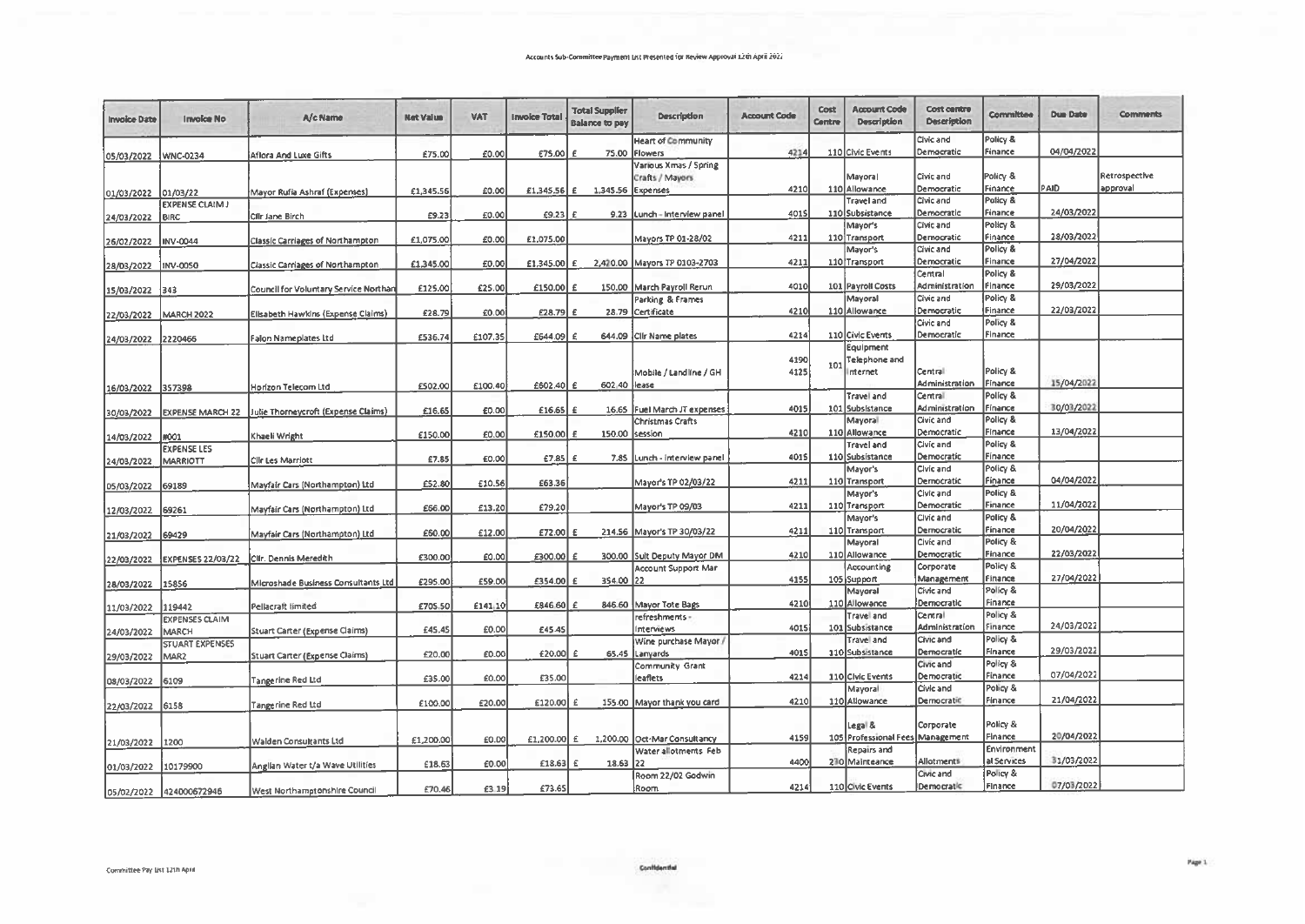$\overline{\phantom{a}}$ 

|                     |                         |                                   |           |           |                    |                  |                                                               |        | Council Meetings Civic and                    |                           | Policy &            |                     |  |
|---------------------|-------------------------|-----------------------------------|-----------|-----------|--------------------|------------------|---------------------------------------------------------------|--------|-----------------------------------------------|---------------------------|---------------------|---------------------|--|
| 10/03/2022          | 424000678487            | West Northamptonshire Council     | £19.95    | £3.99     | £23.94             |                  | Refreshments 07/03/22                                         | 4216   | 110 & Room Hire                               | Democratic                | Finance             | 09/04/2022          |  |
|                     |                         |                                   |           |           |                    |                  |                                                               |        |                                               |                           |                     |                     |  |
|                     |                         |                                   |           |           |                    |                  |                                                               | 4216   | Council Meetings Civic and<br>110 & Room Hire | Democratic                | Policy &<br>Finance | 09/04/2022          |  |
| 10/03/2022          | 424000678490            | West Northamptonshire Council     | £19.95    | £3.99     | £23.94             |                  | Refreshments 28/02/22<br>St Patricks Day Flag                 |        |                                               | Civic and                 | Policy &            |                     |  |
| 17/03/2022          | 424000704898            | West Northamptonshire Council     | £39.90    | £7.98     | £47.88             |                  | raising Refreshments                                          | 4214   | 110 Civic Events                              | Democratic                | Finance             | 16/04/2022          |  |
|                     |                         |                                   |           |           |                    |                  |                                                               |        | Mayoral                                       | Civic and                 | Policy &            |                     |  |
| 24/03/2022          | 424000708302            | West Northamptonshire Council     | £7.98     | £1.60     | £9.58              |                  | 17/03/22 Refreshments                                         | 4210   | 110 Allowance                                 | Democratic                | Finance             | 23/04/2022          |  |
|                     |                         |                                   |           |           |                    |                  |                                                               |        | Council Meetings Civic and                    |                           | Policy &            |                     |  |
|                     |                         |                                   | £93.00    | £0.00     | £93.00             |                  | TC meet 28/03/22                                              | 4216   | 110 & Room Hire                               | Democratic                | Finance             | 29/03/2022          |  |
| 30/03/2022          | 424000721567            | West Northamptonshire Council     |           |           |                    |                  |                                                               |        |                                               |                           |                     |                     |  |
|                     |                         |                                   |           |           |                    |                  | Refreshments meeting                                          |        | Council Meetings Civic and                    |                           | Policy &            |                     |  |
|                     | 30/03/2022 424000721570 | West Northamptonshire Council     | £33.25    | £6.65     | $£39.90$ £         | 311.89 28/03     |                                                               | 4216   | 110 & Room Hire                               | Democratic                | Finance             | 29/04/2022          |  |
|                     |                         |                                   | £8,399.69 | £516.01   | £8,915.70 £        | 8,915.70         |                                                               |        |                                               |                           |                     |                     |  |
|                     |                         |                                   |           |           |                    |                  | RETROSPECTIVE APPROVAL FOR DD DEDUCTIONS NOT POSTED TO SYSTEM |        |                                               |                           |                     |                     |  |
|                     |                         |                                   |           |           |                    |                  |                                                               |        | Office Supplies & Central                     |                           | Policy &            |                     |  |
|                     | 10/03/2022 VOI0025753   | Zen Office                        | £30.65    | £6.13     | $£36.78$ $E$       |                  | 36.78 Print copier cost                                       | 4101   | 101 Photocopying                              | Administration            | Finance             | Paid by DD 18/03/22 |  |
|                     |                         |                                   |           |           |                    |                  |                                                               |        |                                               |                           |                     |                     |  |
|                     |                         |                                   |           |           |                    |                  |                                                               | 4101   | Office Supplies & Central<br>101 Photocopying | Administration            | Policy &<br>Finance | Paid by DD 01/04/22 |  |
| 01/04/2022 50065199 |                         | Xerox DD                          | £295.92   | £59.18    | £355.10<br>£391.88 |                  | printer DD Qtrly Cost                                         |        |                                               |                           |                     |                     |  |
|                     |                         |                                   |           |           |                    |                  | PENDING OFFICER APPROVAL & / OR ENTRY TO FINANCE SYSTEM       |        |                                               |                           |                     |                     |  |
|                     |                         |                                   |           |           |                    |                  | WNC Chairperson                                               |        | Mayoral                                       | Civic and                 | Policy &            |                     |  |
| 01/04/2022 PR01     |                         | WNC Chairman's Charity Account    | £25.00    | £0.00     | £25.00             |                  | buffet                                                        | 4210   | 110 Allowance                                 | Democratic                | Finance             | 01/04/2022          |  |
| 12/04/2022          | SM25354                 |                                   |           |           |                    |                  |                                                               |        | Information                                   | Central<br>Administration | Policy &<br>Finance | 30/04/2022          |  |
|                     |                         | <b>Rialtas Business Solutions</b> | £833.00   | £166.60   | £999.60            |                  | Finance system licence                                        | 4128   | 101 Technology                                |                           | Community           |                     |  |
| 02/04/2022          | 424000731751            | West Northants Council            | £1,842.75 | £0.00     | £1,842.75          |                  | Jubilee                                                       | 4510   | 315 General Events                            | Public Events             | <b>Services</b>     | 30/04/2022          |  |
|                     |                         |                                   |           |           |                    |                  | Additional Bloom                                              |        | Northampton In                                | Community                 | Community           |                     |  |
| 02/04/2022          | 424000731793            | West Northants Council            | £7,738.50 | £1,547.70 | £9,286.20          |                  | Works 2022                                                    | 4536   | 310 Bloom                                     | Services                  | Services            | 30/04/2022          |  |
| 06/04/2022 15932    |                         |                                   |           |           |                    |                  |                                                               |        | nformation                                    | Central                   | Policy &            | 30/04/2022          |  |
|                     |                         | Microshade                        | £527.03   | £105.41   | £632.44            |                  | System hosting Apr 22                                         | 4128   | 101 Technology                                | Administration            | Finance             |                     |  |
|                     |                         |                                   |           |           |                    |                  | Copier charges 28/02-                                         |        | Office Supplies & Central                     |                           | Policy &            | To be paid by       |  |
|                     | 07/04/2022 VOI0026145   | Zen Office                        | £38.53    | £7.71     | £43.24             |                  | 07/04                                                         | 4101 l | 101 Photocopying                              | Administration            | Finance             | DD                  |  |
|                     |                         |                                   |           |           |                    |                  |                                                               |        |                                               |                           |                     |                     |  |
|                     | 07/04/2022 424000734402 |                                   |           |           |                    |                  | Refreshments meeting                                          |        | Council Meetings Civic and                    |                           | Policy &            | 30/04/2022          |  |
|                     |                         | <b>West Northants Council</b>     | £21.30    | £4.26     | £25.56             |                  | 04/04/22                                                      | 4216   | 110 & Room Hire<br>Mayor's                    | Democratic<br>Civic and   | Finance<br>Policy & |                     |  |
| 09/04/2022 69557    |                         | Mayfair Cars                      | £264.00   | £52.80    | £316.80            |                  | Mayors TP 01<br>&06/04/22                                     | 4211   | 110 Transport                                 | Democratic                | Finance             | 30/04/2022          |  |
|                     | Bands in the park       |                                   |           |           |                    |                  | Bands in the park                                             |        |                                               |                           | Community           |                     |  |
| 11/04/2022          | 10/04/2022              | The Dan Wyllie Quartet            | £500.00   | £0.00     | £500.00            |                  | 10/04/22                                                      | 4510   | 315 General Events                            | Public Events             | Services            | 12/04/2022 Paid     |  |
|                     |                         |                                   |           |           | £13,671.59         | <b>Total All</b> | £22,979.17                                                    |        |                                               |                           |                     |                     |  |
|                     |                         |                                   |           |           |                    | Invoices         |                                                               |        |                                               |                           |                     |                     |  |

|                                                    |                                           | 11199562<br><b>BANK PAYMENT</b> |                 |                         |             |                    |     |            |
|----------------------------------------------------|-------------------------------------------|---------------------------------|-----------------|-------------------------|-------------|--------------------|-----|------------|
| <b>NDAS</b><br>12/04/2022 Mayors Gala Profit       | £405.49                                   | £405.49                         |                 | Profit from Mayors gala |             | 565 Mayors Gala    | B/S | 12/04/2022 |
|                                                    | Salaries / HMRC / Pension payments April. |                                 | <b>Comments</b> | <b>Payment Due Date</b> | Ac.<br>Code | <b>Description</b> |     |            |
| Salaries (Net) for Apr including Mayoral Allowance |                                           | 13,119.47                       |                 | 20/04/2022              | 520         | Wages              |     |            |
| HMRC Apr                                           |                                           | 5,909.94                        |                 | 06/05/2022              | 515         | PAYE / NI          |     |            |
| Pension Apr                                        |                                           | 5,748.59                        |                 | 06/05/2022              | 516         | Pensions           |     |            |